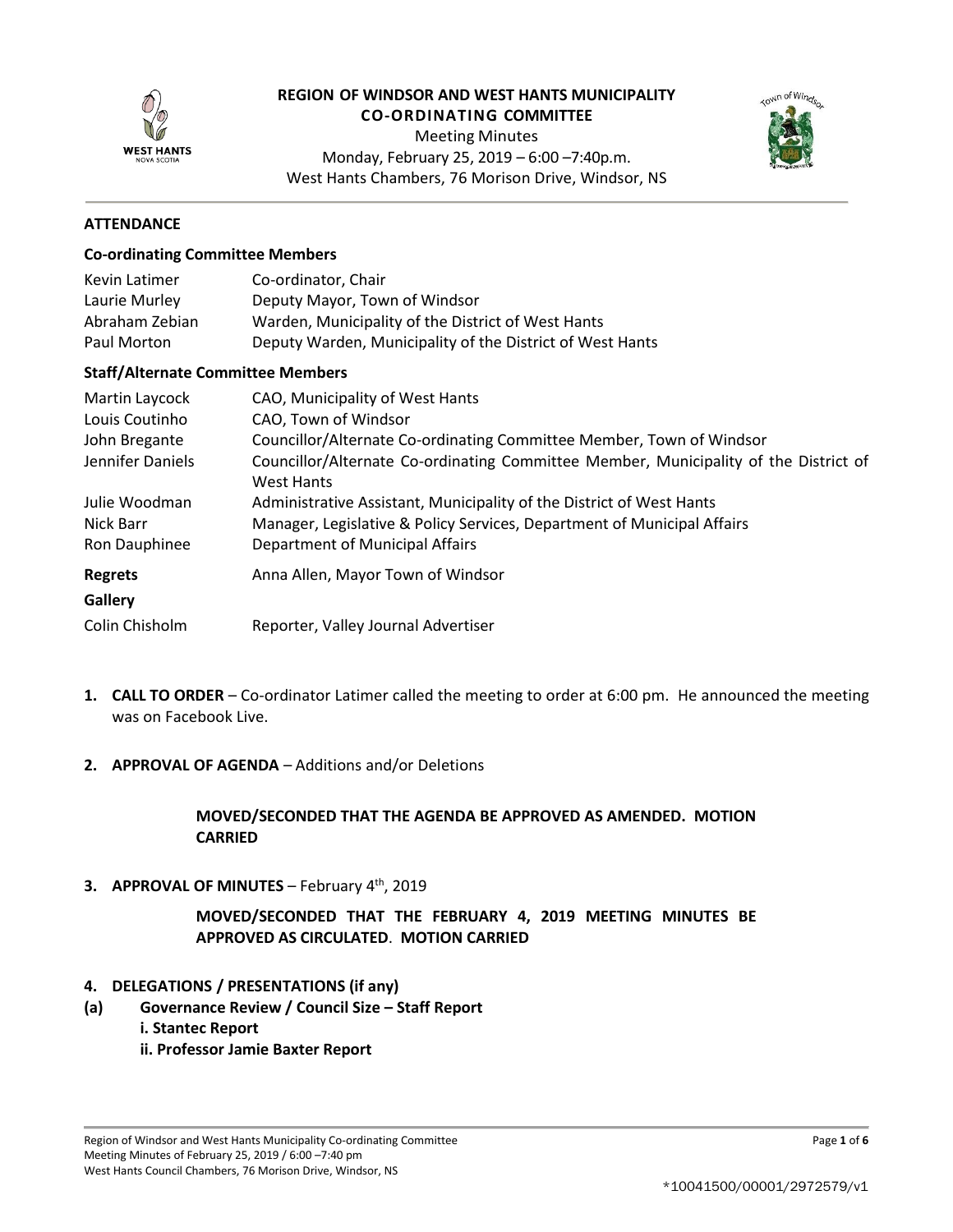Co-ordinator Latimer advised that this committee is going to have to make several important decisions of what the new municipality will look like and how it will function. He noted the size of the new council and the configuration of the polling districts is one of the more important decisions. He confirmed tonight the committee will take the first steps towards determining the look and feel of the new municipal council which will be elected in March 2020. He reported there has been two studies and two reports completed that were circulated in the package. He advised that one report was prepared by John Heseltine of Stantec Consulting that included the results of public consultation that had taken place over the last several weeks. He indicated that Mr. Heseltine is here this evening to present based on those consultations and his report. He advised the other report was prepared by Professor Jamie Baxter from Dalhousie University, he offered that Professor Baxter was not able to attend this evening's meeting.

Mr. Heseltine gave a brief presentation. He explained that the governance review was conducted in two phases which is consistent with the approach recommended by the Nova Scotia Utility and Review Board (UARB). The UARB will hear the application from the Co-ordinator concerning council size and boundaries. He noted they have finished the first phase that sought to assess the desired council size and the second phase will look at potential boundaries to elect the council. He explained the focus is on the consultation process which has been broken into two components; a series of public meetings in communities around the region including Avondale, Brooklyn, Vaughn, Town of Windsor, and Falmouth. He suggested that the attendance at some of the meetings was small and noted for all the sessions they counted 86 residents with some appearing at multiples sessions. He offered this would be considered a moderately successful group of meetings to have reasonable discussions on the subject matter.

He confirmed the second component of the consultation process was a questionnaire survey that was primarily implemented online and he considered it very successful with 609 responses. He noted at the public meetings there was concern from rural residents regarding the access to internet and equitable ability to respond to the online survey. He offered in a response to this a decision was made to circulate hard copy questionnaires to certain rural districts which resulted in another 139 responses, in which 135 were completed, as there were incomplete responses.

Of the 744 responses Mr. Heseltine confirmed the most popular response was 10 with 12 as second choice and 11 the third choice, he noted this accounted for 61.5% of respondents. He suggested there were differences between the urban, suburban, and rural respondents, and indicated that respondents from the Town of Windsor favoured a smaller sized council. He reported the follow up question in the survey was to ask why residents made their choice which broke down between a desire for efficient decision making, and over or under representation of rural areas.

Warden Zebian asked Mr. Heseltine if it would be unusual for the committee to recommend something different. Mr. Heseltine suggested it wouldn't be out of the question but offered from his experience the survey work is normally used as a guide and offered personally he was not considering a third size.

Councillor Bregante asked how many responses were received from the shore, as internet is not ideal in that area, and he expressed concern that there may be a lot of residents that didn't have the opportunity to respond. Mr. Heseltine indicated this was an area of concern that lead to the distribution of hard copies and confirmed the responses online were from that particular area and offered that it was not under represented.

Deputy Mayor Murley asked Mr. Heseltine what she can expect to see over the next 5-10 years with that size council. Mr. Heseltine suggested the tendency is to start out with a larger size council in recognition of representation when a new municipality is formed and then usually there is reduction in the longer term.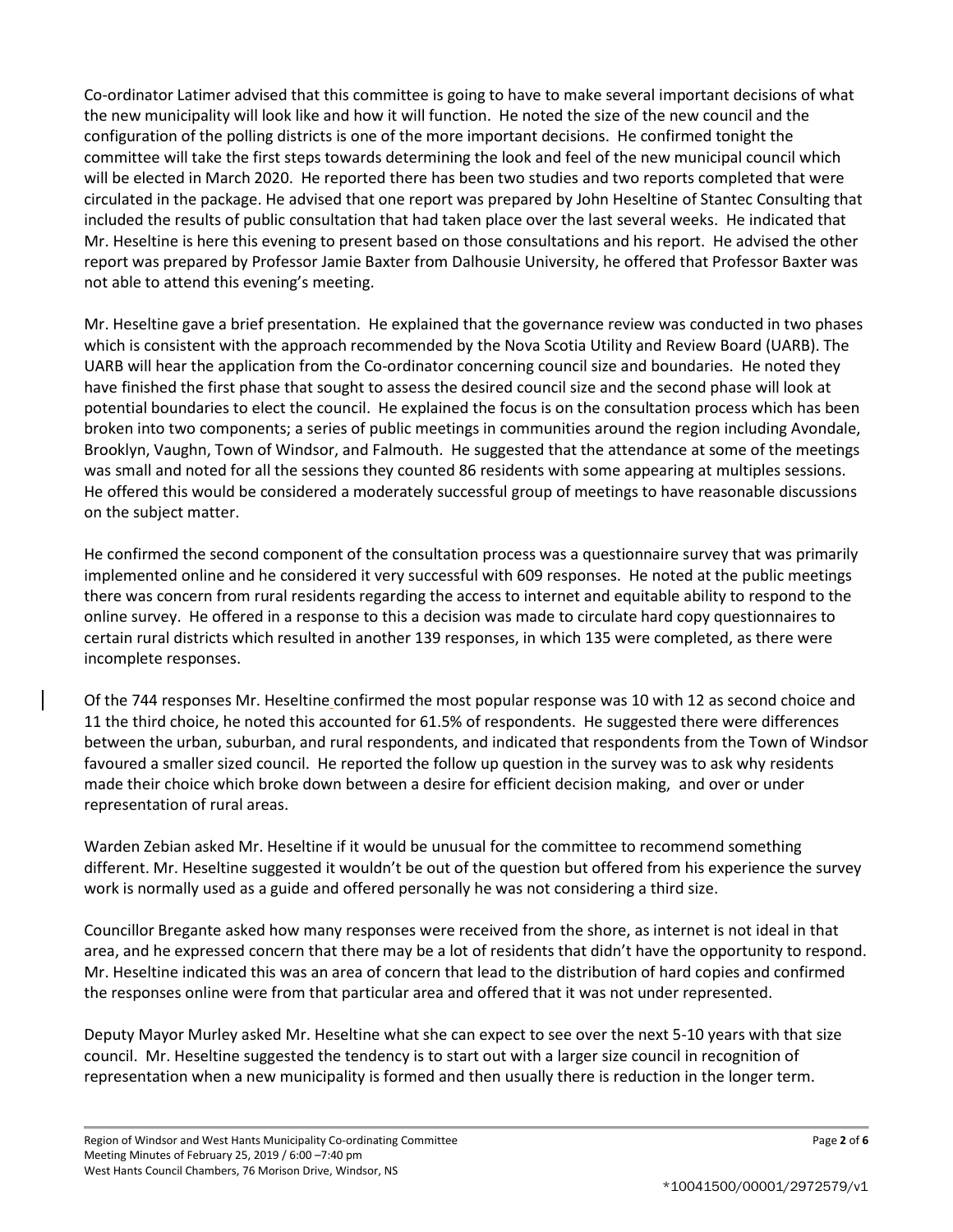Deputy Mayor Murley asked whether the reason for a large size Council has to do with identity issues as a significant component of that decision. Mr. Heseltine felt there may be nervousness in the transition in these situations, and he suggested that a level of comfort increases over time and it is reduced by the Municipality. Deputy Mayor Murley asked if it would take a few years to get that level of comfort as discussed. Mr. Heseltine indicated that a lot of emphasis is put on consultation in this process adding that effective consultation is to take those concerns into account.

Co-ordinator Latimer asked if Mr. Heseltine is asking that the committee decide on the size at this meeting. Mr. Heseltine offered the concentration of support is close enough for a significant portion of residents who responded to the survey and the input from the consultation sessions to recommend 9 or 11 districts. He indicated that he is not expressing any preference for one or the other and suggested the boundary review process could raise some issues that would require discussion on council size. He noted that they are supposed to have some council sizes in order to establish the district framework to put before the public for their consideration.

Co-ordinator Latimer indicatedreported the CAO's in the staff reported outlined the alternatives as follows: $\frac{1}{2}$ adopt the approach recommended in the Stantec study; choose council size (9, 11 or otherwise) and direct the consultant to prepare scenarios for that particular council size (in which case and the Committee should provide rationale for deviating from the Stantec recommendation);  $a - A$  further alternative was to choose another combination of council sizes and direct the consultant to prepare scenarios for those council sizes (in which case and the Ccommittee should provide rationale for deviating from the Stantec recommendation) should it choose to do so. Mr. Heseltine agreed with the alternatives recommendations and offered he has given his opinion and is seeking direction from the committee.

Warden Zebian suggested he would support the recommendation for 9 or11 council size and offered that there has been a lot of changes which have been supported quite well by the residents of Windsor and West Hants. He referred to Professor Baxter's report regarding buy-in for the process and believed this recommendation would do that. He expressed that he was disappointed that Professor Baxter's report didn't include actual data only theoretical arguments.

Co-ordinator Latimer asked CAO Coutino in Professor Baxter's absence to speak briefly on the report. CAO Coutino reported that the Co-ordinator had engaged Professor Baxter to provide background information and analysis on two key questions on the design and size of the new regional government and the appropriate geographic boundaries. He noted that the research was quite in--depth and Professor Baxter reviewed all the previous studies that had been completed on amalgamation and the Nova Scotia Utility and Review Board decisions. He noted that he looked at the style of council and regional interest and how to establish boundaries and the effective political representation and diversity of council.

Co-ordinator Latimer suggested this was an excellent report that provided information to assist the Committee in making decisions. He felt that the Committee should invite Professor Baxter to a meeting to add any further comments or respond to any questions the Committee might have.

**MOVED and SECONDED that the Co-ordinating Committee accept the recommendation of the February 21, 2019 Stantec Report and move forward with the assessment for the scenarios for nine and eleven districts in Phase 2 of the Governance study.** 

**Motion Carried.**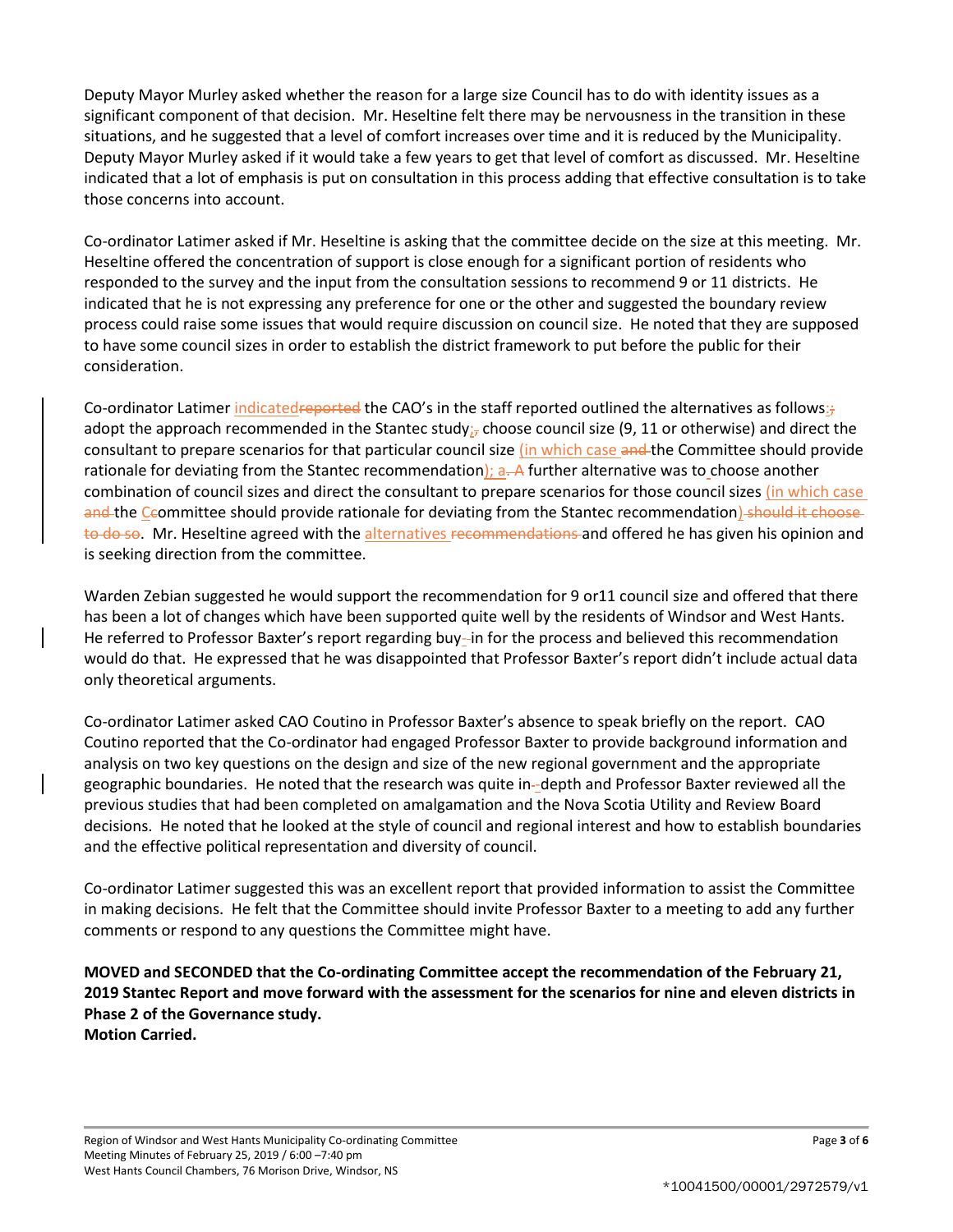Mr. Heseltine reported in the second phase, boundary scenarios will be created for the two district options that have been agreed upon which will be presented to the public in a similar fashion to the first phase. He confirmed early in the project they completed the required base mapping and noted that meetings have been scheduled starting on March  $5<sup>th</sup>$  and finishing on March  $14<sup>th</sup>$ . He noted there will be another online survey that will involve the presentation of the proposed district boundaries scenarios that will allow members of the public to express their preference and provide their comments. He explained there is a plan to post the maps of the districts in various accessible locations in the communities. He advised that a report will be provided on district boundaries similar to the council size report and the process will be completed by April 1st.

Councillor Morton expressed concern that the survey wouldn't be mailed out to residents. CAO Laycock responded based on the results of having 5100 surveys delivered and getting 130 back indicatesidentifies it is not an effective approach and suggested there is internet access available in communities and added that councillors have iPads to aid residents. He suggested that 25 locations have been identified where maps will be provided to direct residents to pick up a survey. He offered it is an effort to balance time and efficiencies to get the results, he confirmed that staff will get the information out as efficiently as they can. It was confirmed once the scenarios are available, they will be made public on the Stronger Region website.

Councillor Morton asked if surveys will be place in the designated areas with the maps. CAO Laycock suggested an issue with this is getting the surveys back and that someone may fill out more than one survey. He felt this would be better controlled if residents came to the municipal office. He noted that staff are doing their best with the limited resources available and felt this was a reasonable way forward in this process. Warden Zebian encouraged all councillors to go out and try to obtain responses from residents. CAO Coutinho added the posters will include where to do the survey's, phone numbers, and access to the Stronger Region website.

### **5. BUSINESS ARISING FROM PREVIOUS MINUTES**

### **(a) Project Workplan & Schedule – Update**

Co-ordinator Latimer reported at the last meeting he circulated a draft of the work plan and project schedule. He confirmed he didn't bring an updated draft at this point as his expectation is to have a final workplan and schedule for the committee to review and consider at the March meeting. He noted the working group which includes representatives from the Department of Municipal Affairs continues to meet on a weekly basis to consider what needs to be in the workplan and develop a realistic schedule and implementation of the workplan over the next 6-12 months. He noted moving forward with the governance piece will be a key focus over the next 6-8 weeks. He stated that responses have been received from the RFP's adding the CAO's will speak to the responses and that the contracts will need to be awarded so the work can commence.

# **(b) RFP's / Studies – Update**

CAO Laycock reported the HR Analysis and Interim HR Support Services RFP closed and six responses were received. <del>, and h</del> He advised that staff and a member of DMA are reviewing, and he hopes a recommendation will be made to the committee in March. He noted the Communications Services RFP closes on February 28<sup>th</sup> and the Asset Management closes on March  $7<sup>th</sup>$ . He confirmed staff will be coming forward to the committee with recommendations on awarding those contracts. He suggested there are other RFP's that staff will be working on and will bring forward for consideration, namely; Fire RFP aand Pension RFP's.

Co-ordinator Latimer advised there was an RFP out for an executive search to find a CAO for the new municipality. He noted as of last Thursday they received four submissions and he asked CAO Coutinho and Shannon Bennett to help review and evaluate. He advised that a recommendation would be brought to the committee at the next meeting in March.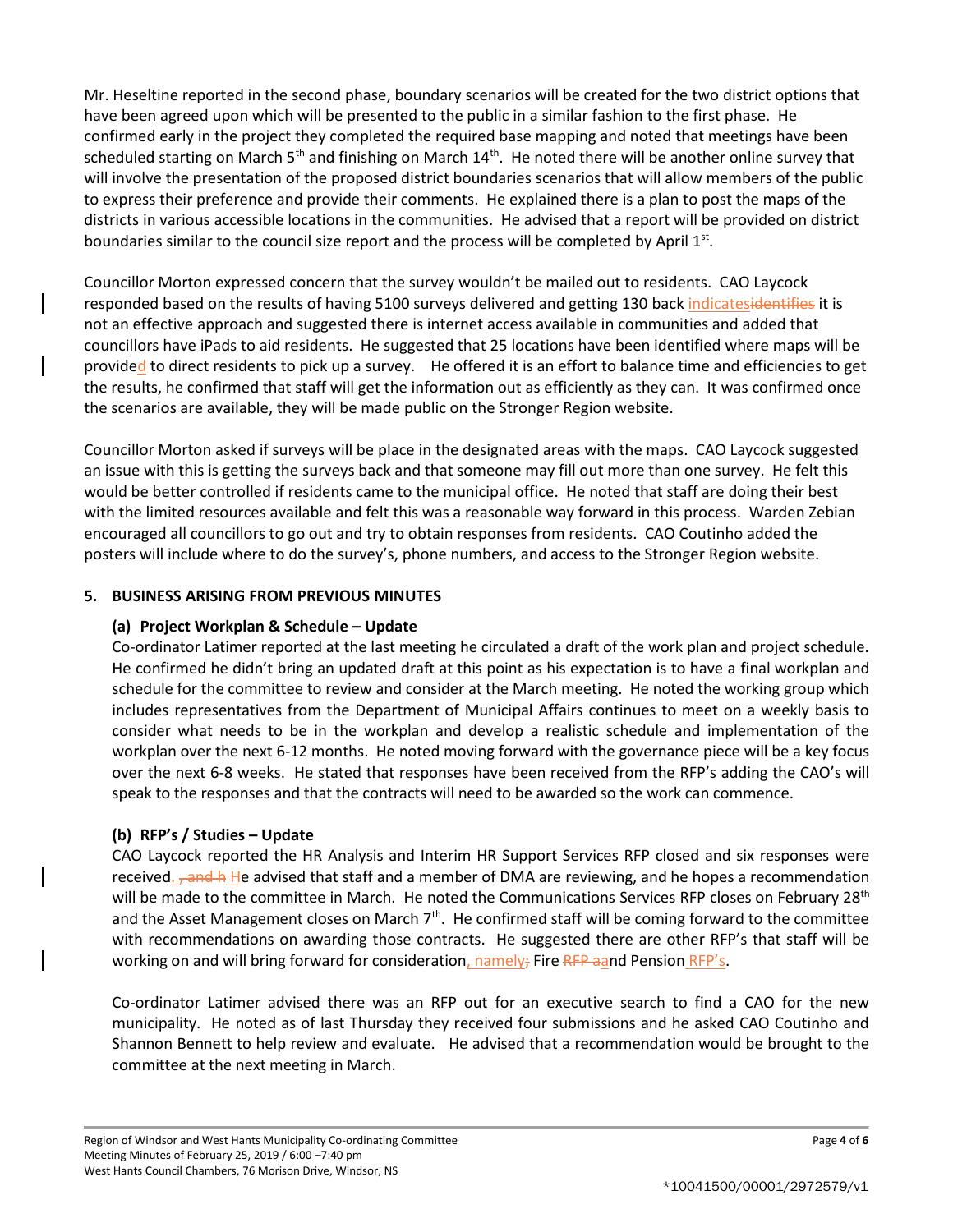# **(c) Communications Interim Support – Update**

CAO Coutinho reported a company – PR Hive - was hired to assist during the transition phase. H, he noted that in the audience is Robiyn MacIsaac of PR Hive was in the audience  $-$  and is -who has been working with the Communications Coordinator and are currently working with the Communications Co-ordinator on a newsletter to be mailed out to every household to provide an update on the process.

## **(d) Project Administrator – Update**

CAO Coutinho reported that 14 submissions were received for this position and they are still in the process of interviews. He confirmed an update will be provided at the March meeting.

# **(e) Co-ordinators Report**

Co-ordinator Latimer advised that an update was provided in the package circulated this evening.

### **6. NEW BUSINESS**

# **(a) Happy Community Funding Request**

CAO Laycock explained this is a recommendation report to the Co-ordinating Committee to support the Happy Community Project which is looking to leverage \$10,000 to receive \$50,000 from the Department of Community Culture and Heritage. He added that Barry Braun had approached him in November, and he assisted him in developing a project proposal to help bridge the gap between the rural and urban areas of Windsor and West Hants through a grass roots approach. He confirmed a motion did not pass at West Hants Council but was brought forth by Warden Zebian this evening to leverage funding through the Province.

Warden Zebian suggested this is a great group of people who have come together who have brought out all the volunteers and create the functions that are going on in our communities. He offered that West Hants Council felt it was more of a discussion for both units and that it should come to the Co-ordinating Committee.

# **MOVED and SECONDED that the Co-ordinating Committee support the Happy Community Project proposal as attached to the February 25, 2019 Co-ordinating Committee report and commit funds for the project of up to \$10,000, subject to approval of Provincial funding.**

Deputy Mayor Murley stated that their CAO made a recommendation for this to go through their budget process. CAO Coutinho confirmed this and explained that their Council supported the idea and agreed that it was a good initiative in the community, however at the time they were not certain which funding came first. He suggested normally this would be discussed during budget deliberations, however it was time sensitive as funding was available for the 2018/19 fiscal year. He confirmed that their Council is supportive of cost sharing based on a per capita basis. Deputy Mayor Murley added that she was left with the impression that Council would likely support it based on a formula which resulted in approximately \$2,000. She asked if this Committee approves the motion if that funding would become a nil point. CAO Coutinho advised that Council hadn't voted on it but discussed whether it was feasible, and he suggested even though it was not budgeted he could find \$2,000 in the budget capacity. He suggested if the motion is not approved at this committee the project will not move forward. **Motion Carried.**